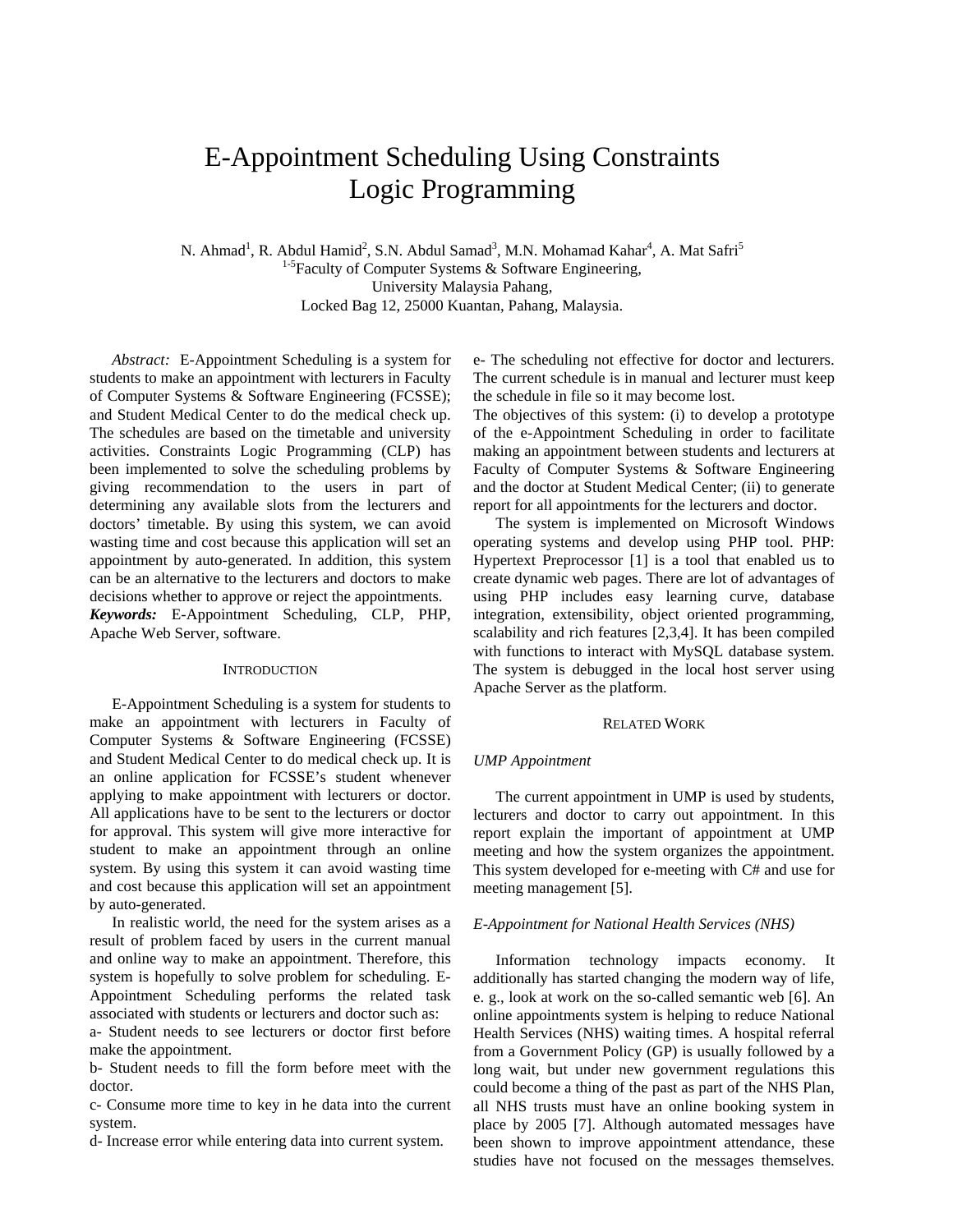Improving the design of appointment messages may further increase the potential of automated systems for improving appointment adherence [8].

# *Scheduling*

Scheduling is a problem that is grounded in many different levels of computer science and computer hardware engineering. Various scheduling and sequencing problems have been addressed since the 1950's by researchers in computer science, operations research and discrete mathematics [9]. In a businesscomputing context, scheduling implies the automatic execution of background tasks (batch jobs) at pre-set points in time (e.g. every day at 8pm, midday on Wednesday). 3 types of scheduling are distinguished: native, basic and advanced scheduling [10].

# *Constraint Logic Programming*

Constraint Logic Programming (CLP) is a merger of two declarative paradigms: constraint solving and logic programming. Although a relatively new field, CLP has progressed in several quite different directions. In particular, the early fundamental concepts have been adapted to better serve in different areas of applications. In this survey of CLP, a primary goal is to give a systematic description of the major trends in terms of common fundamental concepts. The three main parts cover the theory [8].

#### TECHNIQUES USES IN E-APPOINTMENT SCHEDULING

Technique that use in e-Appointment Scheduling is Constraint Logic Programming. In this technique, using logic programming can write as logic programs that suitable with scheduling has been developed in this system. It solves some problems that are more natural or simple to write as logic programs, while some are more natural to write as constraint programs [8].

The constraint programming approach is to search for a state of the schedule in which a large number of constraints are satisfied at the same time. A problem is typically stated as a state of the schedule containing a number of unknown variables. The constraint program searches for values for all the variables. Constraints for lecturers and doctor for are defining as below:

a) 5 constraints for lecturers based on higher priority:

- i. Emergency leave
- ii. Meeting
- iii. Fix time table
- iv. Appointment with student
- v. Fix time office hour

b) 5 constraints for doctor based on higher priority :

- i. Emergency call
- ii. Emergency leave
- iii. Outside work
- iv. Appointment with student
- v. Fix time office hour

Algorithm that use in e-Appointment Scheduling is using Indigo algorithm as a guide line that can be used for scheduling in e-Appointment Scheduling. This algorithm needs lecturer and doctor list all the activities as constraints for system setup of the schedule. The algorithm is based on Fig. 1.

 *procedure Indigo(H: constraint hierarchy) all\_constraints <- list of constraints in H, strongest first; all\_variables <- empty; active\_constraints <- empty; for each v in all\_variables do initialize v.bounds to unbounded; endfor*  /\*This coding represents to list all the constraints for schedule and rate the constraints from high to low constraints.\*/ *for current\_constraint in all\_constraints do tigh\_variables <- empty; queue <- empty; queue <- queue + current\_constraint; while queue not empty do cn <- queue.front;*  /\*This coding represents for swap the current constraints with new inputs that entered and also for specify the priority of the constraints.\*/  $\mathsf{L}$ *tighten\_bounds(cn,queue,tight\_variables, active\_constraints);*   $\mathsf{I}$ *check\_constraint(cn,active\_constraints); queue.dequeue; endwhile endfor* 

end Indigo

/\*This coding represents for validate the constraints and update the list of constraints priority.\*/

Fig. 1. Algorithm in Constraints Logic programming

## **METHOODOLOGY**

Methodology in this system development is *a standard process followed in an organization to conduct all the steps necessary analyze, design, implement, and maintain information system* [11]. The development of the project usually follows a life cycle. To develope an E-Appointment Scheduling, System Development Life Cycle (SDLC) has been selected as the guide to develop the project. SDLC is an overall process of developing information systems through a multi step process from investigation of initial requirement through analysis, design, implementation and maintenance. In SDLC it is possible to complete some in one phase in parallel with some different activities from another phase and sometimes the life cycle is iterative so that the SDLC was choose because of the systematic flow and the circular process in the SDLC which is in the end of every phase will use as a reference for next phase. In this project, the six phases in the SDLC will be use for solving the entire problem. The six major phase that use are project identification, planning, analysis, design, development and implementation.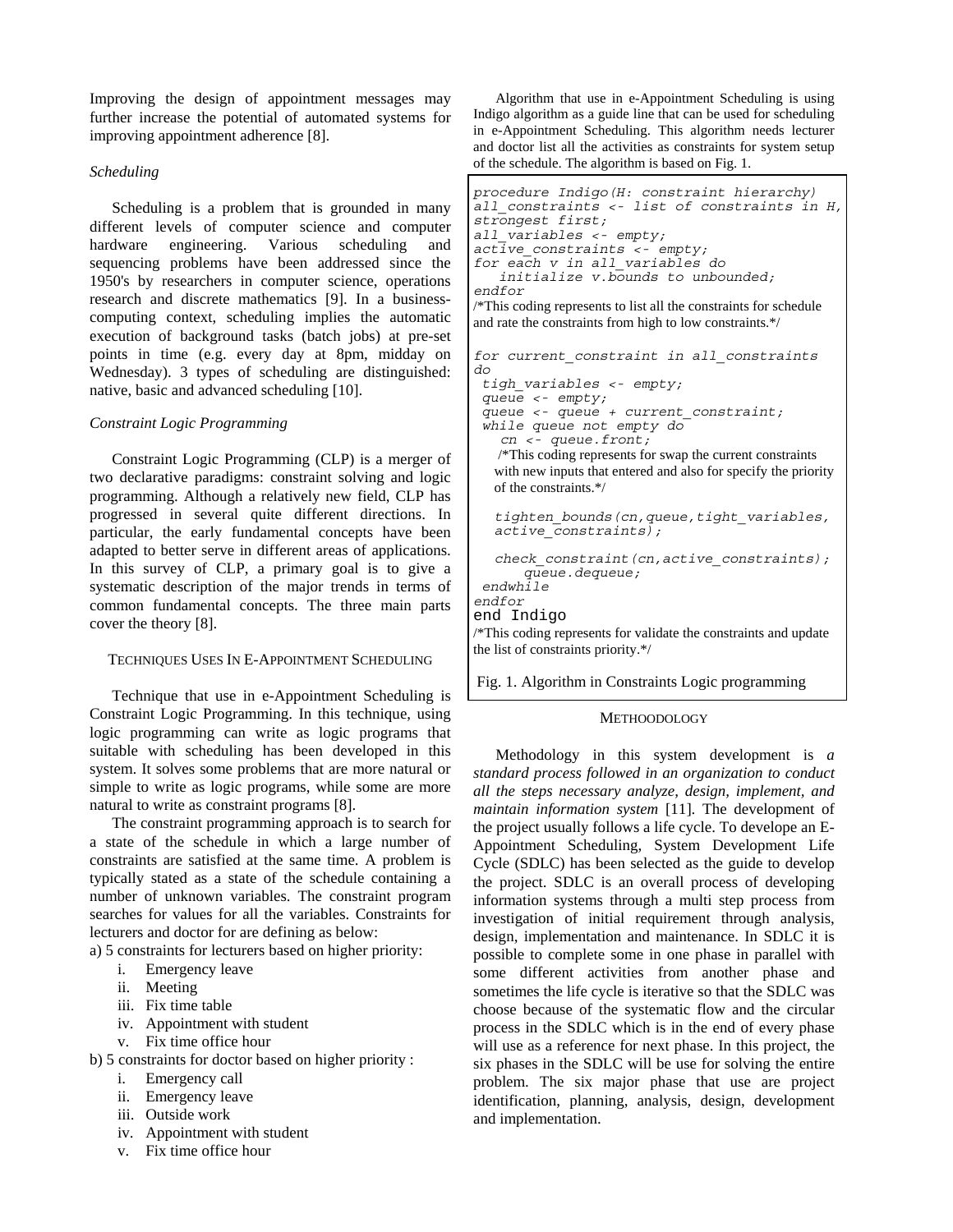

#### *System Design*

The system design considers from input and output screen to reports, databases and computer processes. We also must provide the physical specifics of the system that have designed, either as a model or as detail documentation, to guide those who will build the new system. Before the development of the e-Appointment Scheduling even started, a design of the system is done to provide better and clear understanding about the process flow of the system. Unified Modeling Language (UML) is a tools developed to helps understanding the system.

*Use Case:* Use case is one of the steps to show what the user can do it in this system. For this system have two use cases that are create for every interaction between users. The use cases below are design to applicant, lecturer and doctor. For use cases between applicant and lecturer, it appears what applicant and lecturer can do it. The applicant can login, fill application form and receive approval application, view applicant info and check schedule. Lecturer can receive the application form, make approval application, and view applicant info, check schedule, edit schedule info and setup schedule. Fig. 3 shows uses case for student and lecturer. The uses case between applicant and doctor also same with use case between student and lecturer as shown in Fig. 4.



Fig. 3. Use case Specific e-Appointment (Lecturer).



Fig. 4. Use case e-Appointment Scheduling (Doctor).

*General Sequence Diagram:* Applicants login the system and make appointment either with lecturer or doctor and submit the application form. System generates application for approval from lecturers or doctor. Fig.5 shows the general flow of the e-Appointment scheduling operated.



Fig. 5. General Sequence Diagram.

## *Data Dictionary*

In e-Appointment Scheduling used four tables for database it is are:

| Table 1: Lecturer's table |                  |     |  |  |  |  |
|---------------------------|------------------|-----|--|--|--|--|
| Variable                  | Declaration      | Key |  |  |  |  |
| STUDENT ID                | VARCHAR(10)      | PК  |  |  |  |  |
| <b>NAME</b>               | VARCHAR(30)      |     |  |  |  |  |
| <b>LOCATION</b>           | VARCHAR(30)      |     |  |  |  |  |
| <b>AGENDA</b>             | VARCHAR(50)      |     |  |  |  |  |
| <b>DATEE</b>              | <b>DATETIME</b>  |     |  |  |  |  |
| <b>TIMES</b>              | <b>TIMESTAMP</b> |     |  |  |  |  |
| <b>TIMET</b>              | <b>TIMESTAMP</b> |     |  |  |  |  |

#### Table 2: Search lecturer's table

| Tuble 2. Bearen Retailer & table<br>Variable<br>Declaration<br>Key |             |    |  |  |  |  |
|--------------------------------------------------------------------|-------------|----|--|--|--|--|
| LECT ID                                                            | VARCHAR(10) | РK |  |  |  |  |
| NAMEL                                                              | VARCHAR(30) |    |  |  |  |  |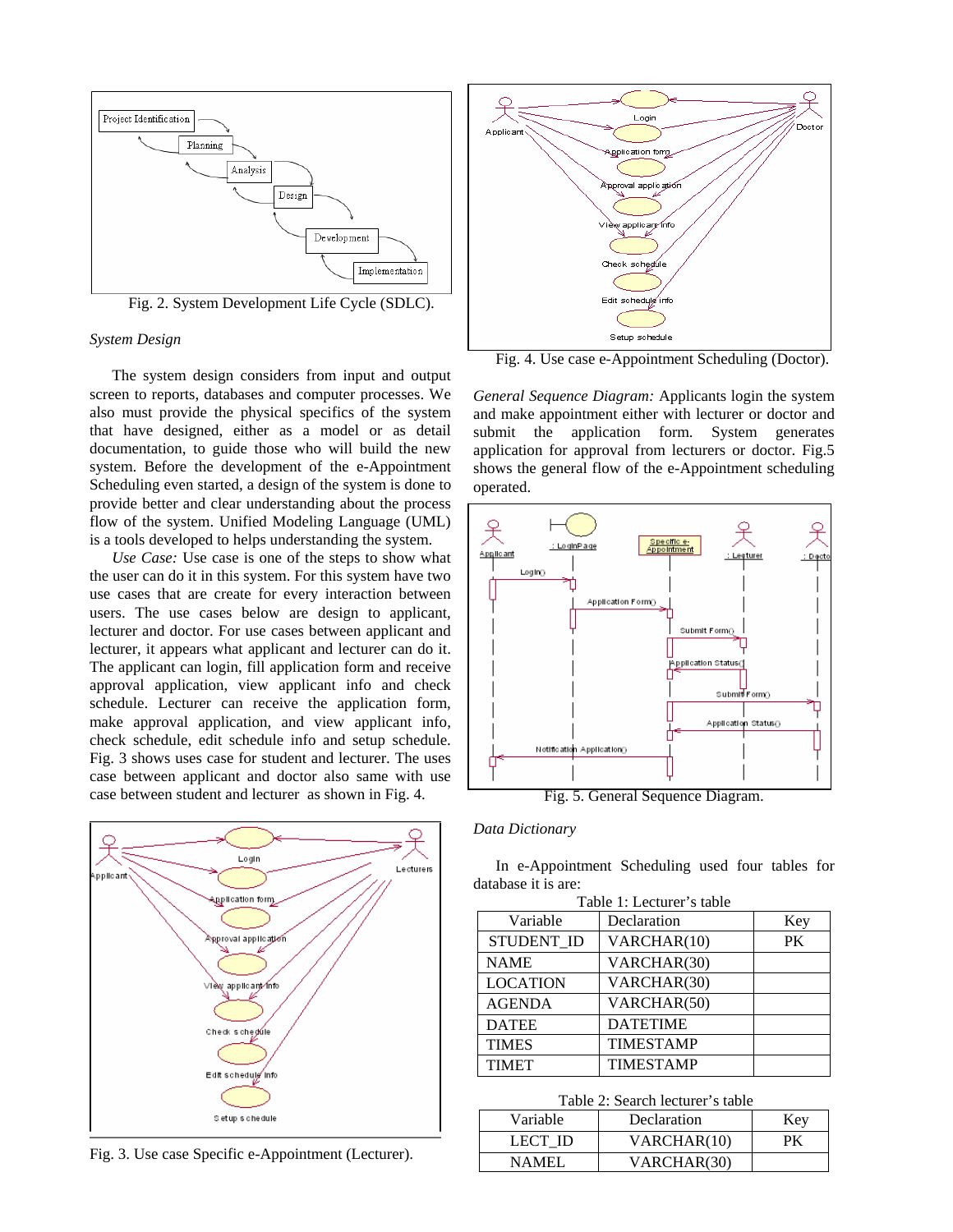| Table 3: Doctor's table |                  |     |  |  |  |  |
|-------------------------|------------------|-----|--|--|--|--|
| Variable                | Declaration      | Key |  |  |  |  |
| STUDENT_ID              | VARCHAR(10)      | PK  |  |  |  |  |
| <b>NAME</b>             | VARCHAR(30)      |     |  |  |  |  |
| <b>LOCATION</b>         | VARCHAR(30)      |     |  |  |  |  |
| <b>PROBLEM</b>          | VARCHAR(50)      |     |  |  |  |  |
| <b>DATEE</b>            | <b>DATETIME</b>  |     |  |  |  |  |
| <b>TIMES</b>            | <b>TIMESTAMP</b> |     |  |  |  |  |
| <b>TIMET</b>            | <b>TIMESTAMP</b> |     |  |  |  |  |

| Table 4: Schedule table |                  |                |  |  |  |  |
|-------------------------|------------------|----------------|--|--|--|--|
| Variable                | Declaration      | Kev            |  |  |  |  |
| NO.                     | <b>INT</b>       | auto_increment |  |  |  |  |
|                         |                  | (EK)           |  |  |  |  |
| <b>DATEE</b>            | <b>DATETIME</b>  |                |  |  |  |  |
| <b>TIMES</b>            | <b>TIMESTAMP</b> |                |  |  |  |  |
| <b>TIMET</b>            | <b>TIMESTAMP</b> |                |  |  |  |  |

## RESULTS AND DISCUSSION

#### *Results for Student Module*

This module, follow the objective and can run on browser. Student can view availability of lecturers and doctor before make an appointment. If student choose to make an appointment with lecturer, student must search that lecturer by lecturer name, date and time. System will view the available slot that student want, if not system will suggest other slot to make an appointment. Then make the appointment through memo and the request has been triggered to that lecturer. It also same with the doctor module but the appointment only triggered to doctor. At student page, for the first time login into the system all student allow to use their student id as and username and password.

| Sum 22                                                                                                                                 |                                                                                          | Mon 23                         |                                                                                                                                    | Tue 24                  | Wed 25                                                               | Thu 26                           |                                                                   |
|----------------------------------------------------------------------------------------------------------------------------------------|------------------------------------------------------------------------------------------|--------------------------------|------------------------------------------------------------------------------------------------------------------------------------|-------------------------|----------------------------------------------------------------------|----------------------------------|-------------------------------------------------------------------|
| <b>REMINDER</b><br>$\overline{\phantom{a}}$<br><b>FOR:</b><br>11:30 AM -<br>12:00 PM<br>$(23 \text{ A})$<br>2004<br>Mezyuarat<br>Focus | 11:30 AM - 12:30 PM<br><b>Messuarat Focus Group</b><br>Mengikut Kumpulan<br>Projek.<br>e |                                | 0:00 AM - 10:00 AM<br>Mesvuarat<br>Penvelaras-Penvelara:<br>Fakulti (Gantikan<br>dengan Mess.<br>J/Kuasa Akademik -<br>Samua Staft | >                       | 2:00 PM - 3:00 PM<br>K-Portal Clinic (Open to<br>all academic staff) |                                  | (27.8)<br>Aug.:<br>Wark<br>Appli<br>4100<br>TARI<br>Kerts<br>Sken |
| March<br>2007                                                                                                                          |                                                                                          |                                | Google                                                                                                                             | $  \cdot   \cdot  $     |                                                                      |                                  |                                                                   |
| SMTW                                                                                                                                   | s<br>3<br>2<br>9<br>8<br>10                                                              |                                | <b>Lecturer Schedule</b>                                                                                                           |                         |                                                                      |                                  |                                                                   |
| 13<br>14                                                                                                                               | 17<br>15<br>16                                                                           |                                | Lecturer Name:                                                                                                                     | RUZAINI ABDULLAH        | v                                                                    |                                  | exit                                                              |
| 19<br>21<br>18<br>20<br>25<br>26<br>28<br>27                                                                                           | 22 23<br>24<br>30 31<br>29                                                               |                                |                                                                                                                                    | Date: 23/03/2007        | $\Box$                                                               |                                  |                                                                   |
| Mar                                                                                                                                    | $2007 - \circ$ 00                                                                        |                                | Time: 3:30                                                                                                                         |                         |                                                                      | e.g (8:00 using 12 hours system) |                                                                   |
| Menu                                                                                                                                   |                                                                                          |                                |                                                                                                                                    | Search                  |                                                                      |                                  |                                                                   |
| My Profile<br>Student Info 1<br>Student Info 2<br>Relative                                                                             |                                                                                          |                                |                                                                                                                                    |                         |                                                                      |                                  |                                                                   |
| Hobby<br>Qualification                                                                                                                 |                                                                                          | No                             |                                                                                                                                    | <b>Lecturers's Name</b> |                                                                      | Date                             | Time                                                              |
| CoCuriculum                                                                                                                            |                                                                                          | RUZAINI ABDULLAH<br>23/03/2007 |                                                                                                                                    |                         |                                                                      |                                  | 3:30                                                              |
| MAC Address<br>Lahnet Nausc                                                                                                            |                                                                                          |                                |                                                                                                                                    |                         |                                                                      |                                  |                                                                   |

Fig. 6. Search Lecturer Schedule

Then, the system will show for search lecturer's schedule or doctor's schedule with insert the constraint by student to do the appointment. System will search the available slot that student need or give other suggestion available slot if the constraints not match. Students just click the result to do the appointment.



Fig. 7. Make an Appointment

Interface above will appear to make an appointment with lecturer or doctor, which student want date and time that generate from the previous interface. Student must insert location and agenda for the appointment; and click button send or cancel or exit to cancel the appointment.

#### *Results for Lecturer Module*

After students make an appointment, database is updated. The lecturer can view the request. Every appointment that received by lecturers is based on available slots. Lecturer can reject or edit the time and date to make other appointment when have emergency. Edit schedule can make up of lecturer to update the available schedule. If lecturer wants to check the record can click button report and can view the record.



Fig. 8. List of the Approved Appointment

This interface appears to show the approved appointment that make by system automatically. Lecturer can view the information about the application at this phase and also can view the detail of the applicant by click image view at column detail.



Fig. 9. Lecturer Setup Schedule